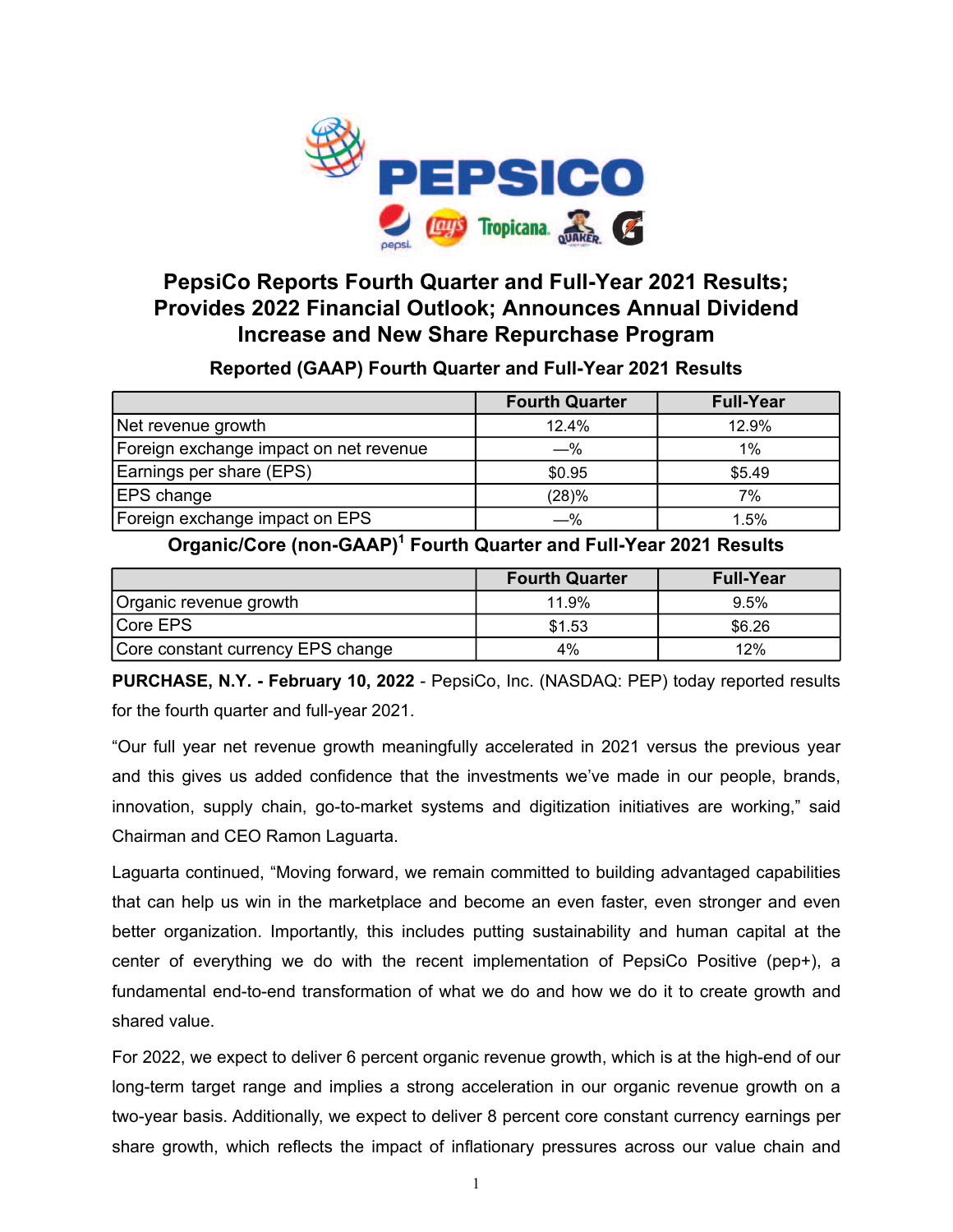planned investments in our business. We also announced a 7 percent increase in our annualized dividend, starting with our June 2022 payment which represents our 50th consecutive annual increase, and our Board has authorized the repurchase of up to \$10 billion of PepsiCo common stock through February 2026."

<sup>&</sup>lt;sup>1</sup> Refer to the Glossary for the definitions of non-GAAP financial measures including "organic," "core" and "constant currency," and to "Guidance and Outlook" for additional information regarding PepsiCo's full-year 2022 financial outlook. PepsiCo provides guidance on a non-GAAP basis as we cannot predict certain elements which are included in reported GAAP results, including the impact of foreign exchange and commodity mark-to-market net impacts. Please refer to PepsiCo's Annual Report on Form 10-K for the year ended December 25, 2021 (2021 Form 10-K) filed with the SEC for additional information regarding PepsiCo's financial results.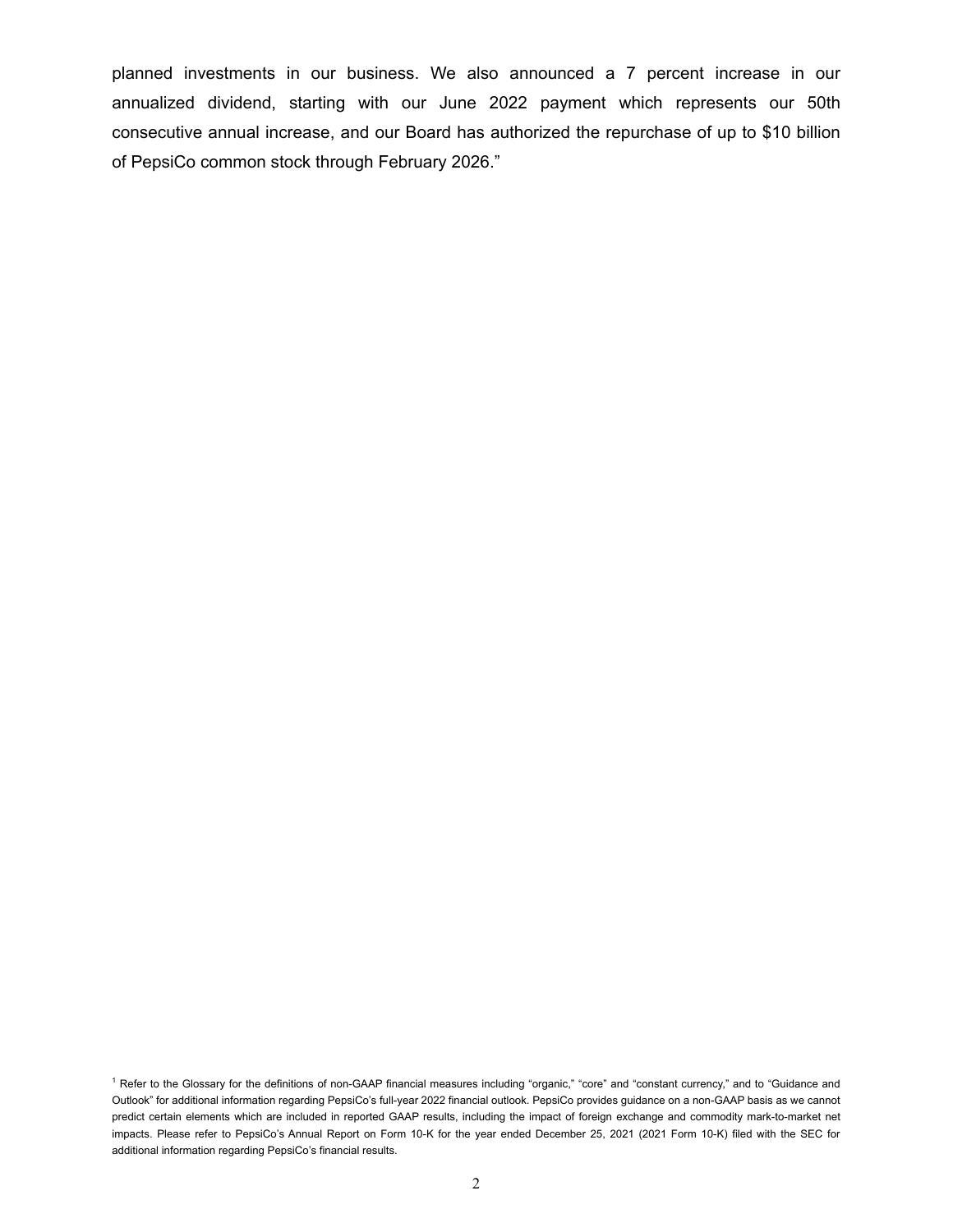### **Summary Fourth-Quarter 2021 Performance**

|                                                             | <b>Revenue</b>                             |                                           |                                                                                    |                            | Volume <sup>(a)</sup>     |                 |
|-------------------------------------------------------------|--------------------------------------------|-------------------------------------------|------------------------------------------------------------------------------------|----------------------------|---------------------------|-----------------|
|                                                             | <b>Percentage Point Impact</b>             |                                           |                                                                                    | % Change                   |                           |                 |
|                                                             | <b>GAAP</b><br><b>Reported</b><br>% Change | Foreign<br><b>Exchange</b><br>Translation | Acquisitions,<br>Divestitures.<br>and Other<br><b>Structural</b><br><b>Changes</b> | <b>Organic</b><br>% Change | <b>Convenient</b><br>Food | <b>Beverage</b> |
| Frito-Lay North America                                     | 13                                         |                                           |                                                                                    | 13                         | 4                         |                 |
| Quaker Foods North America                                  | 9                                          |                                           |                                                                                    | 9                          | (2)                       |                 |
| PepsiCo Beverages North<br>America                          | 13                                         |                                           |                                                                                    | 12                         |                           |                 |
| Latin America                                               | 16                                         |                                           |                                                                                    | 17                         | 6                         | 9               |
| Europe                                                      | 8                                          |                                           |                                                                                    | 9                          |                           | $\overline{2}$  |
| Africa, Middle East and South<br>Asia                       | 13                                         | (1)                                       | (4)                                                                                | 8                          | 3.5                       | 12              |
| Asia Pacific, Australia and New<br>Zealand and China Region | 18                                         | (2)                                       | (3)                                                                                | 13                         | 16                        |                 |
| <b>Total</b>                                                | 12                                         |                                           | (0.5)                                                                              | 12                         | 4                         |                 |

# **Operating Profit and EPS**

|                                                             |                                  | <b>Percentage Point Impact</b>          |                                                  |                                              |
|-------------------------------------------------------------|----------------------------------|-----------------------------------------|--------------------------------------------------|----------------------------------------------|
|                                                             | <b>GAAP Reported</b><br>% Change | <b>Items Affecting</b><br>Comparability | Foreign<br><b>Exchange</b><br><b>Translation</b> | <b>Core Constant</b><br>Currency<br>% Change |
| Frito-Lay North America                                     | 10                               | (5)                                     |                                                  | 5                                            |
| Quaker Foods North America                                  | 8                                | (2)                                     |                                                  | 6                                            |
| PepsiCo Beverages North America                             | (10)                             |                                         |                                                  | (9)                                          |
| Latin America                                               | 21                               | (1)                                     |                                                  | 20                                           |
| Europe                                                      | (16)                             |                                         | (1)                                              | (10)                                         |
| Africa, Middle East and South Asia                          | (29)                             |                                         | (2)                                              | (31)                                         |
| Asia Pacific, Australia and New Zealand and<br>China Region | (25)                             | 4                                       | 4                                                | (17)                                         |
| Corporate unallocated expenses                              | 70                               | (53)                                    |                                                  | 17                                           |
| <b>Total</b>                                                | (9)                              | 6                                       |                                                  | (4)                                          |
| <b>EPS</b>                                                  | (28)                             | 33                                      |                                                  |                                              |

*(a) Excludes the impact of acquisitions and divestitures. In certain instances, the impact of organic volume growth on net revenue growth differs from the unit volume change due to product mix, nonconsolidated joint venture volume, and, for our beverage businesses, temporary timing differences between bottler case sales (BCS) and concentrate shipments and equivalents (CSE). Our net revenue excludes nonconsolidated joint venture volume, and, for our franchise-owned beverage businesses, is based on CSE.*

*Note: Amounts may not sum due to rounding.* 

*Organic revenue growth and core constant currency results are non-GAAP financial measures. Please refer to the reconciliation of GAAP and non-GAAP information in the attached exhibits and to the Glossary for definitions of "organic," "core" and "constant currency."*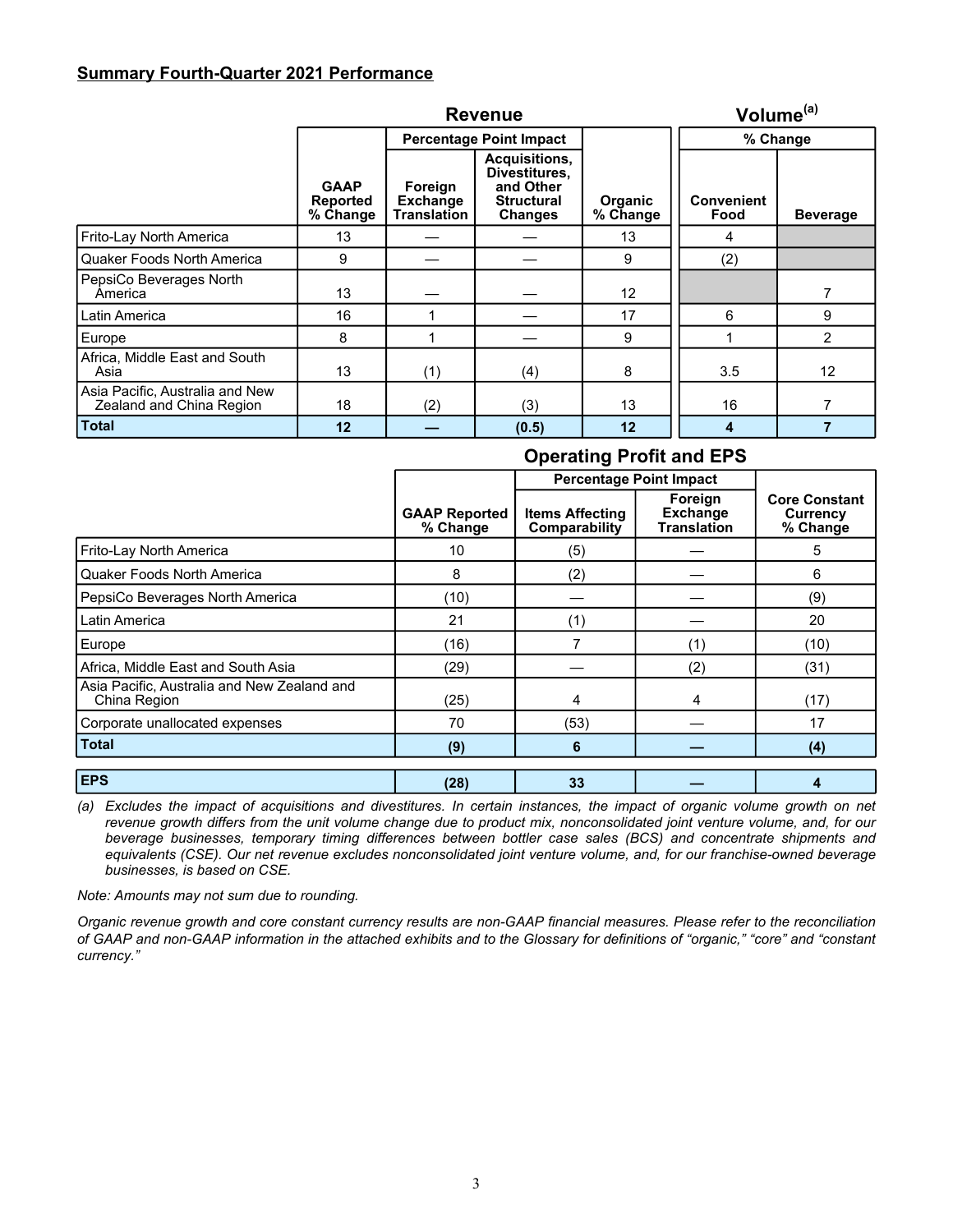# **Discussion of Fourth-Quarter 2021 Reported Division Results:**

In addition to the reported net revenue performance as set out in the tables on pages 3 and A-7, reported operating results were driven by the following:

#### **Frito-Lay North America**

Operating profit increased 10%, primarily reflecting net revenue growth and productivity savings. These impacts were partially offset by certain operating cost increases, including strategic initiatives and incremental transportation costs, an 8-percentage-point impact of higher commodity costs, primarily cooking oil and packaging material, and higher advertising and marketing expenses. Additionally, lower restructuring and impairment charges contributed 5 percentage points to operating profit growth.

#### **Quaker Foods North America**

Operating profit grew 8%, primarily reflecting effective net pricing and productivity savings, partially offset by certain operating cost increases, including incremental transportation costs, a 14-percentage-point impact of higher commodity costs and higher advertising and marketing expenses.

#### **PepsiCo Beverages North America**

Operating profit decreased 10%, primarily reflecting certain operating cost increases, including incremental transportation costs, a 37-percentage-point impact of higher commodity costs and higher advertising and marketing expenses. These impacts were partially offset by net revenue growth and productivity savings.

### **Latin America**

Operating profit increased 21%, primarily reflecting net revenue growth, productivity savings and a 6 percentage-point impact of lower charges taken as a result of the COVID-19 pandemic. These impacts were partially offset by certain operating cost increases, a 34-percentage-point impact of higher commodity costs, higher advertising and marketing expenses and a 10-percentage-point impact of certain tax charges.

### **Europe**

Operating profit decreased 16%, primarily reflecting certain operating cost increases, a 41-percentagepoint impact of higher commodity costs, higher advertising and marketing expenses and a 5-percentagepoint impact of higher restructuring and impairment charges. These impacts were partially offset by net revenue growth and productivity savings. Additionally, lower impact of certain tax charges and lower charges taken as a result of the COVID-19 pandemic each positively contributed 5 percentage points to operating profit performance.

During the fourth quarter of 2021, the implementation of an Enterprise Resource Planning (ERP) system in the United Kingdom caused a temporary disruption to our United Kingdom operations which had a negative impact on net revenue, unit volume and operating profit performance. These issues were largely resolved within the quarter and the business operations had resumed by year end.

### **Africa, Middle East and South Asia**

Operating profit decreased 29%, primarily reflecting certain operating cost increases, a 23-percentagepoint impact of higher commodity costs and higher advertising and marketing expenses. These impacts were partially offset by volume growth, productivity savings and a 3-percentage-point impact of lower charges taken as a result of COVID-19 pandemic.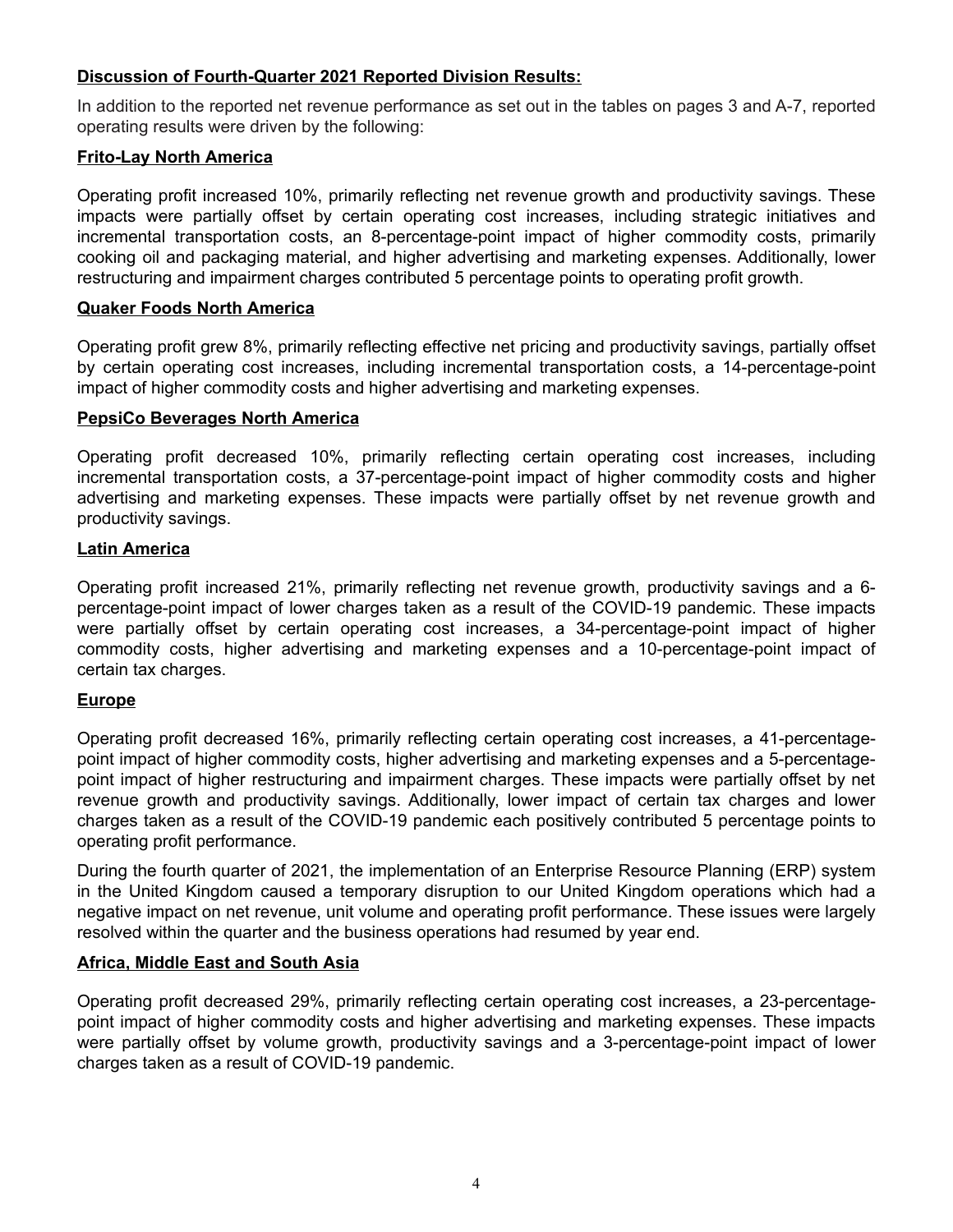# **Asia Pacific, Australia and New Zealand and China Region**

Operating profit decreased 25%, primarily reflecting certain operating cost increases, higher advertising and marketing expenses and an 11-percentage-point impact of higher commodity costs, partially offset by net revenue growth and productivity savings. Additionally, higher restructuring and impairment charges, unfavorable foreign exchange and higher charges taken as a result of COVID-19 pandemic negatively impacted operating profit performance by 6 percentage points, 4 percentage points and 3 percentage points, respectively.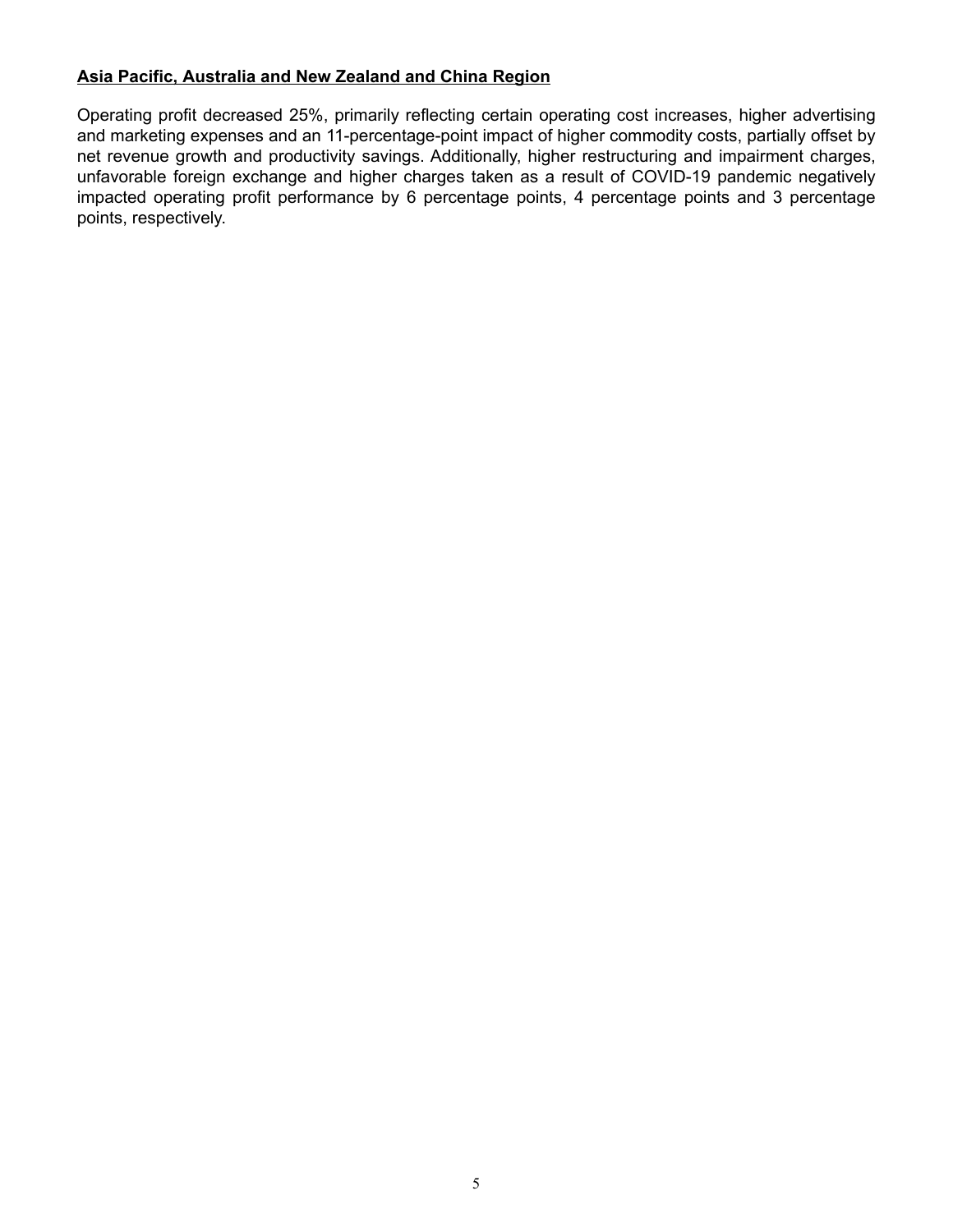### **Summary Full-Year 2021 Performance**

|                                                             | <b>Revenue</b>                      |                                                  |                                                                                    |                            | Volume <sup>(a)</sup>     |                 |
|-------------------------------------------------------------|-------------------------------------|--------------------------------------------------|------------------------------------------------------------------------------------|----------------------------|---------------------------|-----------------|
|                                                             |                                     | <b>Percentage Point Impact</b>                   |                                                                                    |                            | % Change                  |                 |
|                                                             | <b>GAAP</b><br>Reported<br>% Change | Foreign<br><b>Exchange</b><br><b>Translation</b> | Acquisitions,<br>Divestitures.<br>and Other<br><b>Structural</b><br><b>Changes</b> | <b>Organic</b><br>% Change | <b>Convenient</b><br>Food | <b>Beverage</b> |
| Frito-Lay North America                                     | 8                                   | (0.5)                                            |                                                                                    |                            | 2                         |                 |
| Quaker Foods North America                                  |                                     | (1)                                              |                                                                                    |                            | (7)                       |                 |
| PepsiCo Beverages North<br>America                          | 12                                  | (0.5)                                            | (1)                                                                                | 10                         |                           | 5               |
| Latin America                                               | 17                                  | (2)                                              |                                                                                    | 15                         | 4                         | 8               |
| Europe                                                      | 9                                   | (0.5)                                            |                                                                                    | 9                          | 4                         | 8               |
| Africa, Middle East and South<br>Asia                       | 33                                  | (4.5)                                            | (17)                                                                               | 12                         | 3                         | 17              |
| Asia Pacific, Australia and New<br>Zealand and China Region | 34                                  | (6)                                              | (15)                                                                               | 13                         | 11                        | 13              |
| <b>Total</b>                                                | 13                                  | (1)                                              | (2)                                                                                | 10                         | 2.5                       | 10              |

# **Operating Profit and EPS Percentage Point Impact**  $\mathbf{I}$

|                                                             | <b>GAAP Reported</b><br>% Change | <b>Items Affecting</b><br>Comparability | Foreign<br><b>Exchange</b><br><b>Translation</b> | <b>Core Constant</b><br>Currency<br>% Change |
|-------------------------------------------------------------|----------------------------------|-----------------------------------------|--------------------------------------------------|----------------------------------------------|
| Frito-Lay North America                                     | 5.5                              | (2)                                     |                                                  | 3                                            |
| <b>Quaker Foods North America</b>                           | (14)                             | (0.5)                                   |                                                  | (14)                                         |
| PepsiCo Beverages North America                             | 26                               | (5)                                     | (1)                                              | 20                                           |
| Latin America                                               | 33                               |                                         | (4.5)                                            | 28                                           |
| Europe                                                      | (4.5)                            | 3                                       | (1.5)                                            | (3)                                          |
| Africa, Middle East and South Asia                          | 43                               | (31)                                    | (2)                                              | 10                                           |
| Asia Pacific, Australia and New Zealand and<br>China Region | 14                               | (0.5)                                   | (3)                                              | 10                                           |
| Corporate unallocated expenses                              | 17                               | (6)                                     |                                                  | 10                                           |
| <b>Total</b>                                                | 11                               | (2)                                     | (1)                                              |                                              |
| <b>EPS</b>                                                  |                                  | 6                                       | (1.5)                                            | 12                                           |

*(a) Excludes the impact of acquisitions and divestitures, including the impact of an extra month of volume for our acquisitions of Pioneer Food Group Ltd. (Pioneer Foods) in our Africa, Middle East and South Asia division and Hangzhou Haomusi Food Co., Ltd. (Be & Cheery) in our Asia Pacific, Australia and New Zealand and China Region division as we aligned the*  reporting calendars of these acquisitions with those of our divisions. In certain instances, the impact of organic volume *growth on net revenue growth differs from the unit volume change due to product mix, nonconsolidated joint venture volume, and, for our beverage businesses, temporary timing differences between BCS and CSE. Our net revenue excludes nonconsolidated joint venture volume, and, for our franchise-owned beverage businesses, is based on CSE.*

*Note: Amounts may not sum due to rounding.*

*Organic revenue growth and core constant currency results are non-GAAP financial measures. Please refer to the reconciliation of GAAP and non-GAAP information in the attached exhibits and to the Glossary for definitions of "organic," "core" and "constant currency."*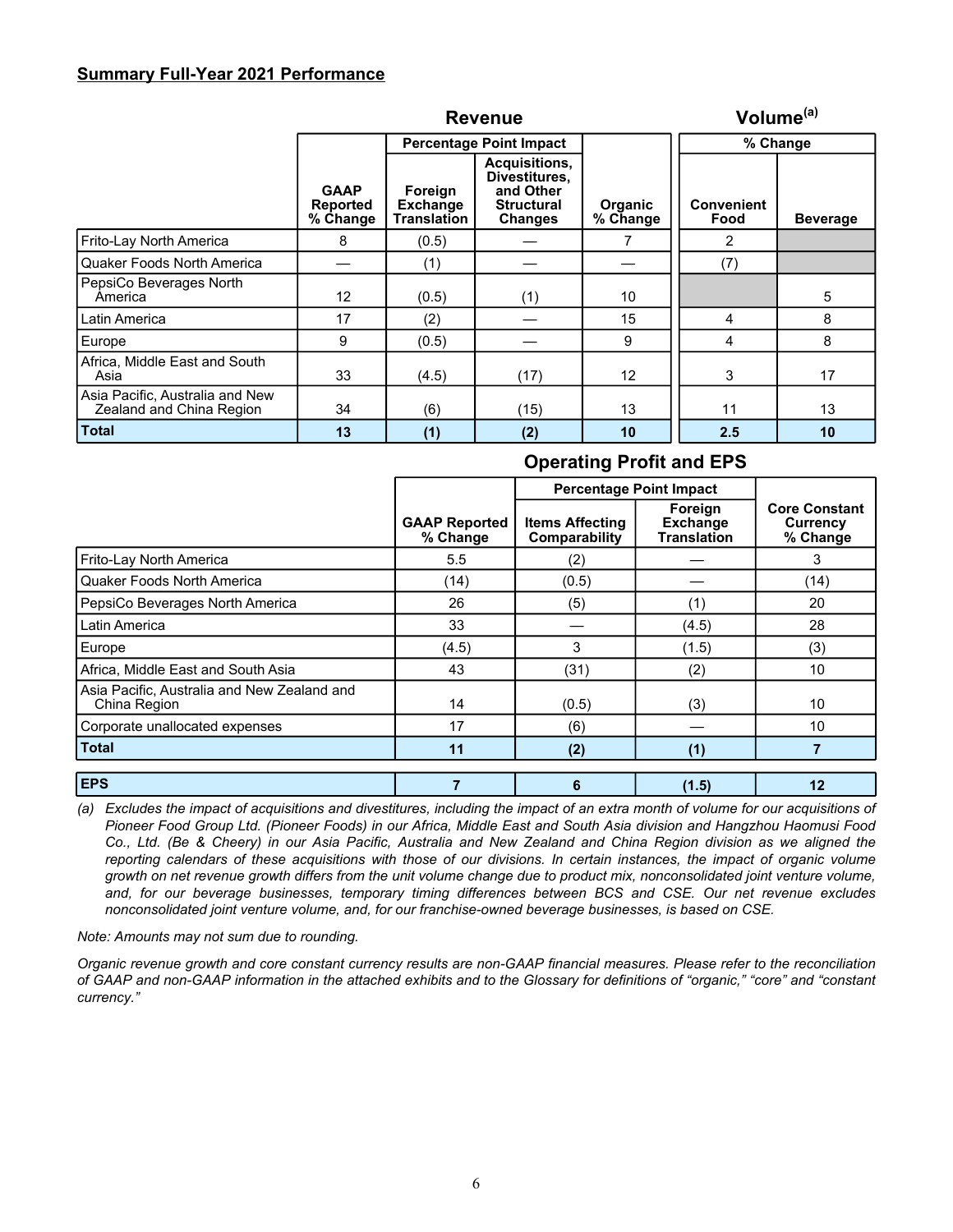# **Discussion of Full-Year 2021 Reported Division Results:**

In addition to the reported net revenue performance as set out in the tables on pages 6 and A-7, reported operating results were driven by the following:

## **Frito-Lay North America**

Operating profit increased 5.5%, primarily reflecting the net revenue growth, productivity savings and a 3 percentage-point impact of lower charges taken as a result of the COVID-19 pandemic. These impacts were partially offset by certain operating cost increases, including strategic initiatives and incremental transportation costs, and a 4-percentage-point impact of higher commodity costs, primarily packaging material and cooking oil.

# **Quaker Foods North America**

Operating profit declined 14%, primarily reflecting certain operating cost increases, including incremental transportation costs, and an 8-percentage-point impact of higher commodity costs, partially offset by productivity savings.

# **PepsiCo Beverages North America**

Operating profit increased 26%, primarily reflecting the net revenue growth, a 15-percentage-point impact of lower charges taken as a result of the COVID-19 pandemic and productivity savings. These impacts were partially offset by certain operating cost increases, including incremental transportation costs, an 18 percentage-point impact of higher commodity costs and higher advertising and marketing expenses. Higher prior-year acquisition and divestiture-related charges contributed 4 percentage points to operating profit growth.

# **Latin America**

Operating profit increased 33%, primarily reflecting the net revenue growth, productivity savings and a 4.5-percentage-point impact of favorable foreign exchange. These impacts were partially offset by certain operating cost increases, a 30-percentage-point impact of higher commodity costs and higher advertising and marketing expenses. A current-year recognition of certain indirect tax credits in Brazil and lower charges taken as a result of the COVID-19 pandemic contributed 6 percentage points and 4 percentage points, respectively, to operating profit growth.

# **Europe**

Operating profit decreased 4.5%, primarily reflecting certain operating cost increases, a 28-percentagepoint impact of higher commodity costs and a 2.5-percentage-point impact each from higher restructuring and impairment charges and a gain on an asset sale in the prior year. These impacts were partially offset by the net revenue growth and productivity savings. Additionally, lower charges taken as a result of the COVID-19 pandemic and favorable settlements of promotional spending accruals compared to the prior year positively contributed 5 percentage points and 3 percentage points, respectively, to operating profit performance.

During the fourth quarter of 2021, the implementation of an ERP system in the United Kingdom caused a temporary disruption to our United Kingdom operations which had a negative impact on net revenue, unit volume and operating profit performance. These issues were largely resolved within the quarter and the business operations had resumed by year end.

# **Africa, Middle East and South Asia**

Operating profit increased 43%, primarily reflecting the net revenue growth, a 31-percentage-point impact of the prior-year acquisition and divestiture-related charges associated with our Pioneer Foods acquisition and productivity savings. These impacts were partially offset by certain operating cost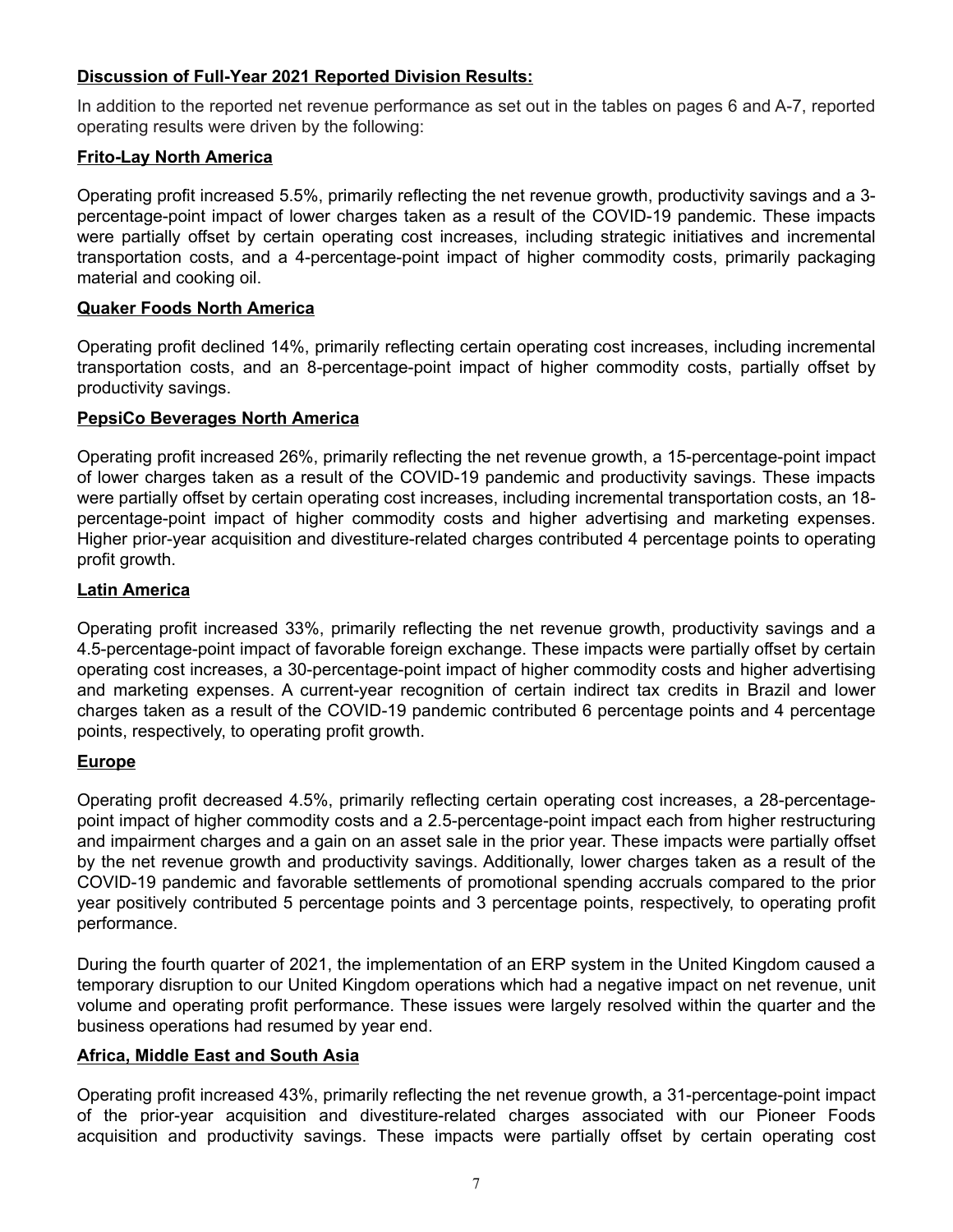increases, a 13-percentage-point impact of higher commodity costs and higher advertising and marketing expenses. Additionally, lower charges taken as a result of the COVID-19 pandemic and our Pioneer Foods acquisition contributed 3 percentage points and 2 percentage points, respectively, to operating profit growth.

# **Asia Pacific, Australia and New Zealand and China Region**

Operating profit increased 14%, primarily reflecting the net revenue growth, productivity savings and a 2 percentage-point contribution from our Be & Cheery acquisition, partially offset by certain operating cost increases and higher advertising and marketing expenses. Additionally, impairment charges associated with an equity method investment reduced operating profit growth by 3 percentage points. Favorable foreign exchange contributed 3 percentage points to operating profit growth.